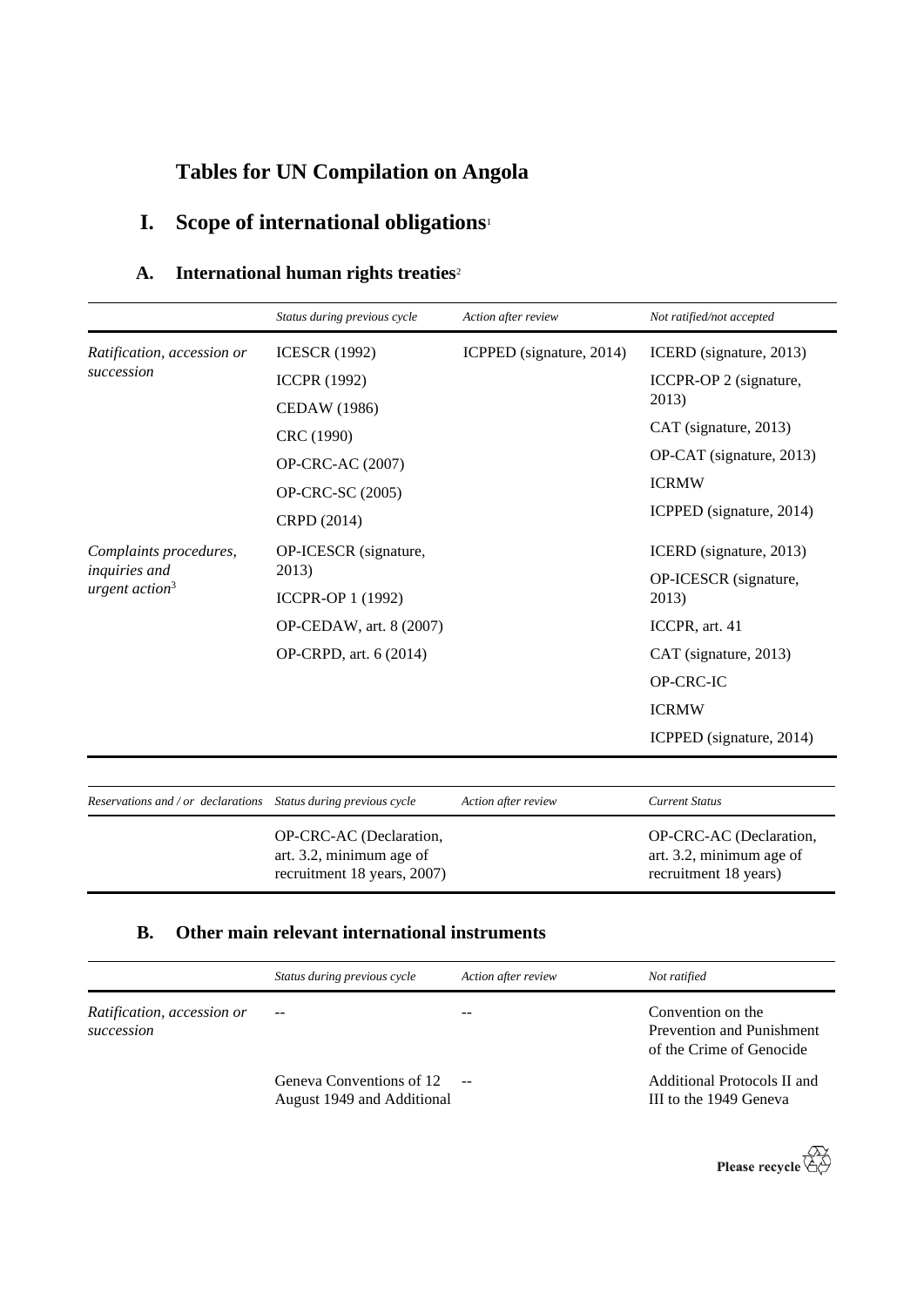| Protocol I <sup>4</sup>                                 |                                      | Conventions $5$                                                                                                                      |
|---------------------------------------------------------|--------------------------------------|--------------------------------------------------------------------------------------------------------------------------------------|
|                                                         |                                      | Rome Statute of the<br><b>International Criminal Court</b>                                                                           |
|                                                         | Palermo Protocol <sup>6</sup> (2014) | 1954 Convention relating to<br>the Status of Stateless<br>Persons and 1961<br>Convention on the<br><b>Reduction of Statelessness</b> |
| 1951 Convention on<br>refugees and its 1967<br>Protocol |                                      |                                                                                                                                      |
| ILO fundamental<br>Conventions <sup>7</sup>             |                                      | <b>ILO Conventions Nos. 169</b><br>and $1898$                                                                                        |
|                                                         |                                      | Convention against<br>Discrimination in Education                                                                                    |

## **II. Cooperation with human rights mechanisms and bodies**

## A. Cooperation with treaty bodies<sup>9</sup>

| Treaty body         | Concluding observations<br>included in previous review | Latest report submitted<br>since previous review | Latest concluding<br>observations                  | Reporting status                        |
|---------------------|--------------------------------------------------------|--------------------------------------------------|----------------------------------------------------|-----------------------------------------|
| <b>CESCR</b>        |                                                        | 2013                                             | June $2016$                                        | Sixth periodic report<br>due in $2021$  |
| <b>HR</b> Committee | March 2013                                             | 2017                                             | March 2019                                         | Third report due in<br>2023             |
| <b>CEDAW</b>        | February 2013                                          | 2017                                             | February 2019                                      | Eighth report sue in<br>2023            |
| <b>CRC</b>          | October 2010                                           | 2016 (on CRC, OP-<br>CRC-AC and OP-<br>CRC-SC)   | June 2018 (on CRC,<br>OP-CRC-AC and OP-<br>CRC-SC) | Eighth report due in<br>2023            |
| <b>CRPD</b>         |                                                        | 2017                                             |                                                    | Initial report pending<br>consideration |

### **Reporting status**

### **Responses to specific follow-up requests from concluding observations**

| Treaty body         | Due in | Subject matter                                 | <b>Submitted</b>                                                   |
|---------------------|--------|------------------------------------------------|--------------------------------------------------------------------|
| <b>HR</b> Committee | 2014   | Independence of the<br>Ombudsman; gender-based | $2014^{12}$ and $2015^{13}$ . Further<br>information requested and |
|                     |        | violence; and birth                            | discontinuation of the                                             |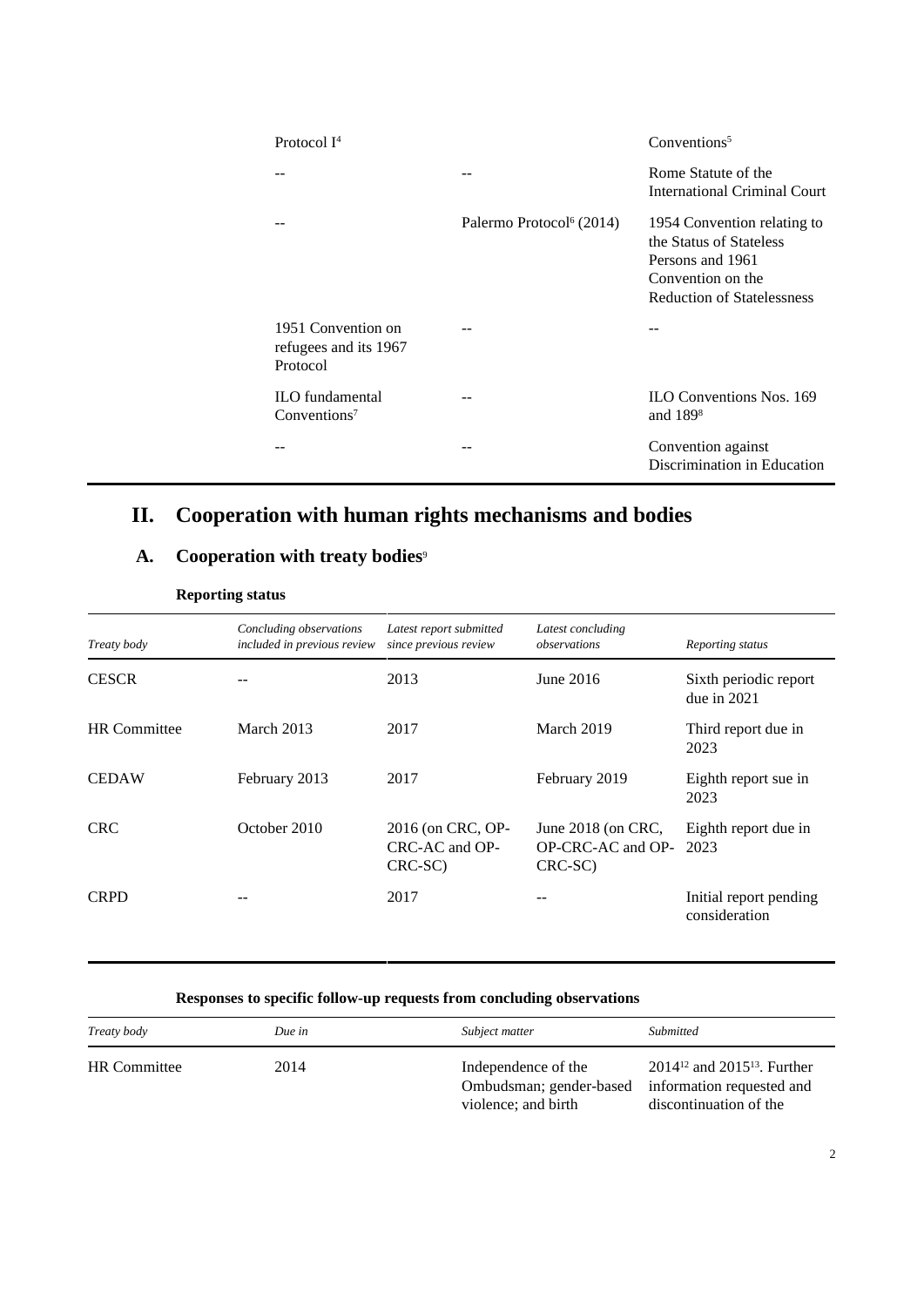|              |      | registration. <sup>10</sup>                                                                                                                                                                                                                                 | follow up procedure. $14$                                            |
|--------------|------|-------------------------------------------------------------------------------------------------------------------------------------------------------------------------------------------------------------------------------------------------------------|----------------------------------------------------------------------|
|              | 2021 | Voluntary termination of<br>pregnancy and maternal<br>mortality; excessive use of<br>force and conduct of law<br>enforcement officers; and<br>freedom of assembly. <sup>11</sup>                                                                            |                                                                      |
| <b>CEDAW</b> | 2015 | Resources of national<br>machinery for the<br>empowerment of women;<br>adoption of National Gender<br>Policy and Land Reform<br>Programme; and integration<br>of a gender perspective into<br>the National Strategy for<br>Combating Poverty. <sup>15</sup> | $2015$ <sup>17</sup> Further information<br>requested. <sup>18</sup> |
|              | 2025 | Access to justice; adoption<br>of the action plan for the<br>implementation of the<br>national policy on gender<br>equality and equity; rural<br>women; and protection of<br>migrant and asylum-seeking<br>women and girls. <sup>16</sup>                   |                                                                      |

|                                                         | Status during previous cycle                                                                                   | Current status                                                                                                  |
|---------------------------------------------------------|----------------------------------------------------------------------------------------------------------------|-----------------------------------------------------------------------------------------------------------------|
| Standing invitations                                    | N <sub>0</sub>                                                                                                 | No.                                                                                                             |
| Visits undertaken                                       |                                                                                                                | Migrants (2016)                                                                                                 |
| Visits agreed to in principle                           | Adequate housing<br>Education<br>Freedom of expression<br>Migrants                                             |                                                                                                                 |
| Visits requested                                        | Freedom of assembly<br>Business and human rights                                                               | Freedom of expression<br>Business and human rights<br>Foreign debt<br>Leprosy<br>Extreme poverty<br>Development |
| Responses to letters of<br>allegation and urgent appeal | During the period under review 4<br>communications were sent. The<br>Government replied to 3<br>communications |                                                                                                                 |
| Follow-up reports and missions                          |                                                                                                                |                                                                                                                 |

# **B. Cooperation with special procedures**<sup>19</sup>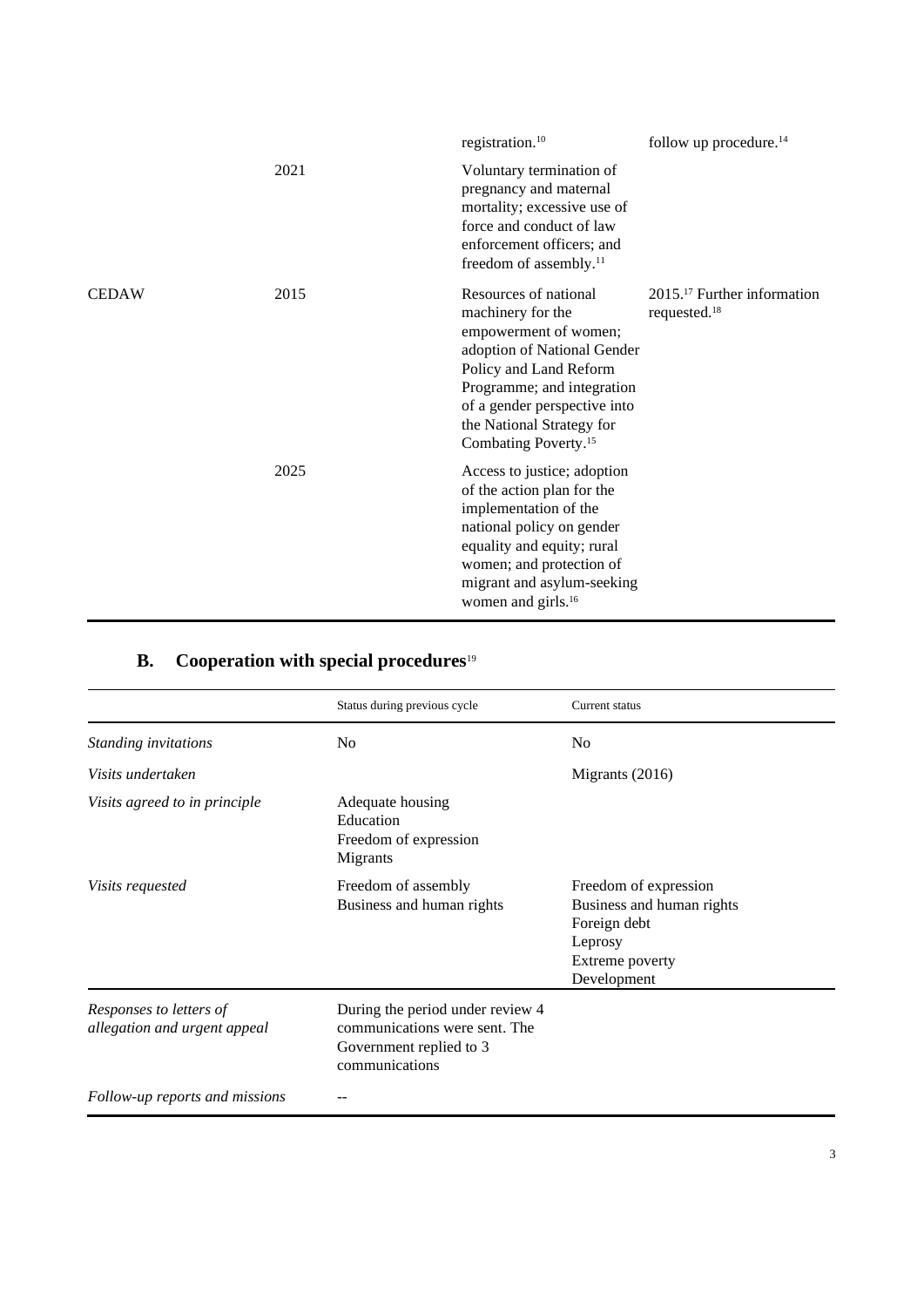### **C. Status of national human rights institutions**<sup>20</sup>

| National human rights institution     | Status during previous cycle | Status during present cycle <sup>21</sup> |
|---------------------------------------|------------------------------|-------------------------------------------|
| Ombudsman's Office (Provedoria da N/A |                              | N/A                                       |
| Justiça)                              |                              |                                           |

#### *Notes*

| $1$ Unless indicated otherwise, the status of ratification of instruments listed in the table may be found on |
|---------------------------------------------------------------------------------------------------------------|
| the official website of the United Nations Treaty Collection database, Office of Legal Affairs of the         |
| United Nations Secretariat, http://treaties.un.org/. Please also refer to the United Nations compilation      |
| on Angola from the previous cycle (A/HRC/WG.6/20/AGO/2).                                                      |

#### $2$  The following abbreviations have been used in the universal periodic review document:

| <b>ICERD</b>      | International Convention on the Elimination of All Forms of<br>Racial Discrimination; |
|-------------------|---------------------------------------------------------------------------------------|
| <b>ICESCR</b>     |                                                                                       |
|                   | International Covenant on Economic, Social and Cultural<br>Rights;                    |
|                   |                                                                                       |
| <b>OP-ICESCR</b>  | Optional Protocol to ICESCR;                                                          |
| <b>ICCPR</b>      | International Covenant on Civil and Political Rights;                                 |
| <b>ICCPR-OP1</b>  | Optional Protocol to ICCPR;                                                           |
| <b>ICCPR-OP 2</b> | Second Optional Protocol to ICCPR, aiming at the abolition of                         |
|                   | the death penalty;                                                                    |
| <b>CEDAW</b>      | Convention on the Elimination of All Forms of Discrimination<br>against Women;        |
| <b>OP-CEDAW</b>   | Optional Protocol to CEDAW;                                                           |
| <b>CAT</b>        | Convention against Torture and Other Cruel, Inhuman or                                |
|                   | Degrading Treatment or Punishment;                                                    |
| OP-CAT            | Optional Protocol to CAT;                                                             |
| <b>CRC</b>        | Convention on the Rights of the Child;                                                |
| OP-CRC-AC         | Optional Protocol to CRC on the involvement of children in                            |
|                   | armed conflict:                                                                       |
| OP-CRC-SC         | Optional Protocol to CRC on the sale of children, child                               |
|                   | prostitution and child pornography;                                                   |
| OP-CRC-IC         | Optional Protocol to CRC on a communications procedure;                               |
| <b>ICRMW</b>      | International Convention on the Protection of the Rights of All                       |
|                   | Migrant Workers and Members of Their Families;                                        |
| <b>CRPD</b>       | Convention on the Rights of Persons with Disabilities;                                |
| <b>OP-CRPD</b>    | Optional Protocol to CRPD;                                                            |
| <b>ICPPED</b>     | International Convention for the Protection of All Persons                            |
|                   | from Enforced Disappearance.                                                          |
|                   |                                                                                       |

- <sup>3</sup> Individual complaints: ICCPR-OP 1, art. 1; OP-CEDAW, art. 1; OP-CRPD, art. 1; OP-ICESCR, art. 1; OP-CRC-IC, art. 5; ICERD, art. 14; CAT, art. 22; ICRMW, art. 77; and ICPPED, art. 31. Inquiry procedure: OP-CEDAW, art. 8; CAT, art. 20; ICPPED, art. 33; OP-CRPD, art. 6; OP-ICESCR, art. 11; and OP-CRC-IC, art. 13. Inter-State complaints: ICCPR, art. 41; ICERD, art. 11; ICRMW, art. 76; ICPPED, art. 32; CAT, art. 21; OP-ICESCR, art. 10; and OP-CRC-IC, art. 12. Urgent action: ICPPED, art. 30.
- <sup>4</sup> Geneva Convention for the Amelioration of the Condition of the Wounded and Sick in Armed Forces in the Field (First Convention); Geneva Convention for the Amelioration of the Condition of Wounded, Sick and Shipwrecked Members of Armed Forces at Sea (Second Convention); Geneva Convention relative to the Treatment of Prisoners of War (Third Convention); Geneva Convention relative to the Protection of Civilian Persons in Time of War (Fourth Convention);Protocol Additional to the Geneva Conventions of 12 August 1949, and relating to the Protection of Victims of International Armed Conflicts (Protocol I). For the official status of ratifications, see Federal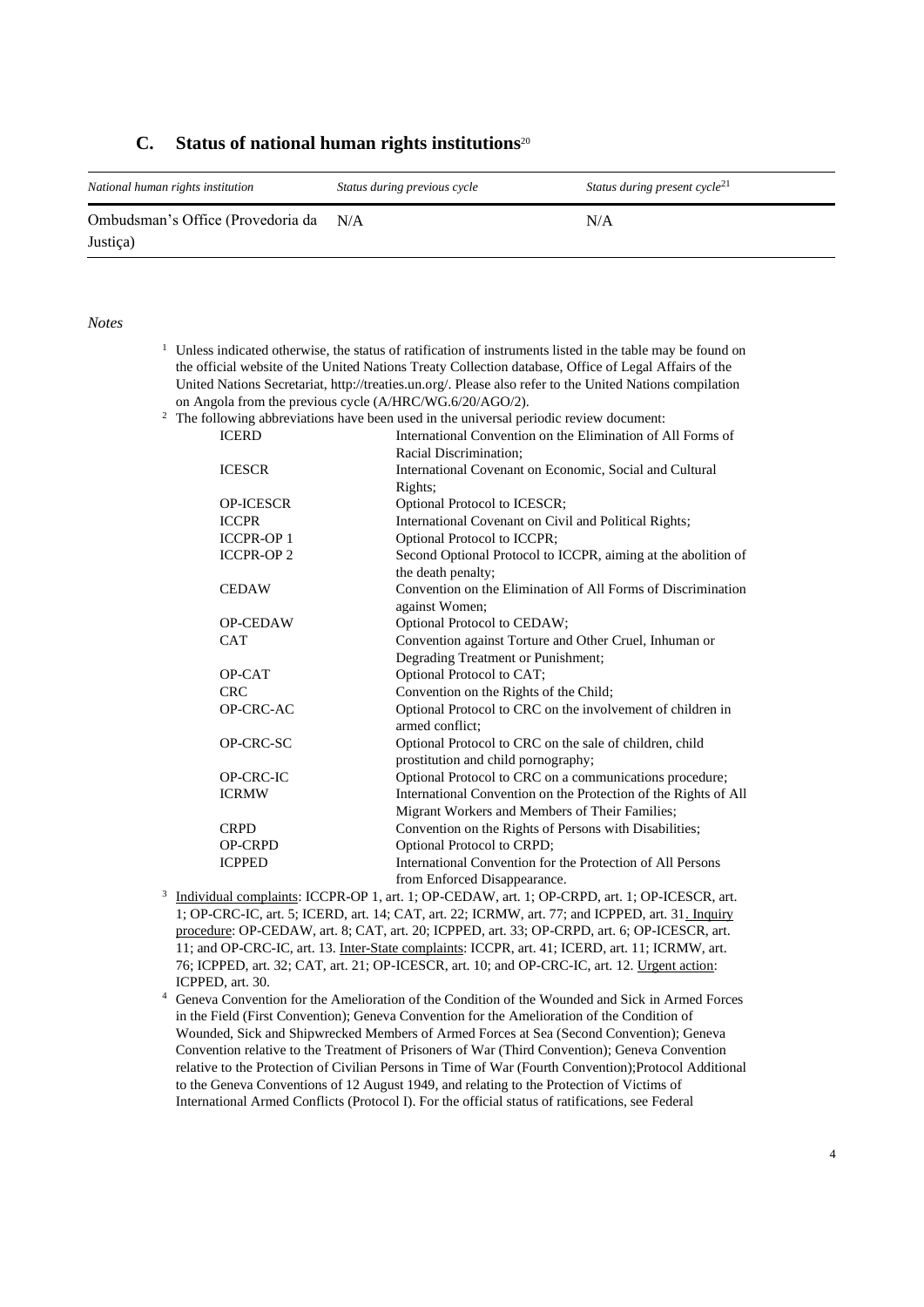Department of Foreign Affairs of Switzerland, at https://www.dfae.admin.ch/eda/fr/dfae/politiqueexterieure/droit-international-public/traites-internationaux/depositaire/protection-des-victimes-de-laguerre.html

- <sup>5</sup> Protocol Additional to the Geneva Conventions of 12 August 1949, and relating to the Protection of Victims of Non-International Armed Conflicts (Protocol II); Protocol Additional to the Geneva Conventions of 12 August 1949, and relating to the Adoption of an Additional Distinctive Emblem (Protocol III). For the official status of ratifications, see Federal Department of Foreign Affairs of Switzerland, at https://www.dfae.admin.ch/eda/fr/dfae/politique-exterieure/droit-internationalpublic/traites-internationaux/depositaire/protection-des-victimes-de-la-guerre.html
- <sup>6</sup> Protocol to Prevent, Suppress and Punish Trafficking in Persons, Especially Women and Children, supplementing the United Nations Convention against Transnational Organized Crime.
- <sup>7</sup> International Labour Organization Convention No. 29 concerning Forced or Compulsory Labour; Convention No. 105 concerning the Abolition of Forced Labour; Convention No. 87 concerning Freedom of Association and Protection of the Right to Organise; Convention No. 98 concerning the Application of the Principles of the Right to Organise and to Bargain Collectively; Convention No. 100 concerning Equal Remuneration for Men and Women Workers for Work of Equal Value; Convention No. 111 concerning Discrimination in Respect of Employment and Occupation; Convention No. 138 concerning Minimum Age for Admission to Employment; Convention No. 182 concerning the Prohibition and Immediate Action for the Elimination of the Worst Forms of Child Labour.
- 8 ILO Indigenous and Tribal Peoples Convention, 1989 (No. 169) and Domestic Workers Convention, 2011 (No. 189).
- <sup>9</sup> The following abbreviations have been used in the present document:

| <b>CERD</b>         | Committee on the Elimination of Racial Discrimination;   |
|---------------------|----------------------------------------------------------|
| <b>CESCR</b>        | Committee on Economic, Social and Cultural Rights;       |
| <b>HR</b> Committee | Human Rights Committee;                                  |
| <b>CEDAW</b>        | Committee on the Elimination of Discrimination against   |
|                     | Women:                                                   |
| <b>CAT</b>          | Committee against Torture;                               |
| <b>CRC</b>          | Committee on the Rights of the Child;                    |
| <b>CMW</b>          | Committee on the Protection of the Rights of All Migrant |
|                     | Workers and Members of Their Families:                   |
| <b>CRPD</b>         | Committee on the Rights of Persons with Disabilities;    |
| <b>CED</b>          | Committee on Enforced Disappearances;                    |
| <b>SPT</b>          | Subcommittee on Prevention of Torture.                   |
| D/G/A G Q/G Q       |                                                          |

<sup>10</sup> CCPR/C/AGO/CO/1, para. 26.

#### <sup>11</sup> CCPR/C/AGO/CO/2, para. 52.

- <sup>12</sup> CCPR/C/AGO/CO/1/Add.1.
- <sup>13</sup> Available from

[https://tbinternet.ohchr.org/Treaties/CCPR/Shared%20Documents/AGO/INT\\_CCPR\\_FCO\\_AGO\\_22](https://tbinternet.ohchr.org/Treaties/CCPR/Shared%20Documents/AGO/INT_CCPR_FCO_AGO_22384_F.pdf) [384\\_F.pdf](https://tbinternet.ohchr.org/Treaties/CCPR/Shared%20Documents/AGO/INT_CCPR_FCO_AGO_22384_F.pdf) (accessed on 27 June 2019).

<sup>14</sup> Letter from HR Committee to the Permanent Mission of Angola to the United Nations Office and other international organizations in Geneva, dated 6 December 2016, available from https://tbinternet.ohchr.org/Treaties/CCPR/Shared%20Documents/AGO/INT\_CCPR\_FUL\_AGO\_25 966\_E.pdf (accessed on 27 June 2019). See also letters dated 1 December 2014, 1 June 2015 and 19 November 2015, available from

[https://tbinternet.ohchr.org/Treaties/CCPR/Shared%20Documents/AGO/INT\\_CCPR\\_FUL\\_AGO\\_19](https://tbinternet.ohchr.org/Treaties/CCPR/Shared%20Documents/AGO/INT_CCPR_FUL_AGO_19329_E.pdf) [329\\_E.pdf;](https://tbinternet.ohchr.org/Treaties/CCPR/Shared%20Documents/AGO/INT_CCPR_FUL_AGO_19329_E.pdf)

[https://tbinternet.ohchr.org/Treaties/CCPR/Shared%20Documents/AGO/INT\\_CCPR\\_FUL\\_AGO\\_20](https://tbinternet.ohchr.org/Treaties/CCPR/Shared%20Documents/AGO/INT_CCPR_FUL_AGO_20913_E.pdf) [913\\_E.pdf;](https://tbinternet.ohchr.org/Treaties/CCPR/Shared%20Documents/AGO/INT_CCPR_FUL_AGO_20913_E.pdf) and

[https://tbinternet.ohchr.org/Treaties/CCPR/Shared%20Documents/AGO/INT\\_CCPR\\_FUL\\_AGO\\_22](https://tbinternet.ohchr.org/Treaties/CCPR/Shared%20Documents/AGO/INT_CCPR_FUL_AGO_22338_E.pdf) [338\\_E.pdf](https://tbinternet.ohchr.org/Treaties/CCPR/Shared%20Documents/AGO/INT_CCPR_FUL_AGO_22338_E.pdf) (accessed on 27 June 2019).

<sup>15</sup> CEDAW/C/AGO/CO/6, para. 46.

<sup>16</sup> CEDAW/C/AGO/CO/7, para. 56.

<sup>17</sup> CEDAW/C/AGO/CO/6/Add.1.